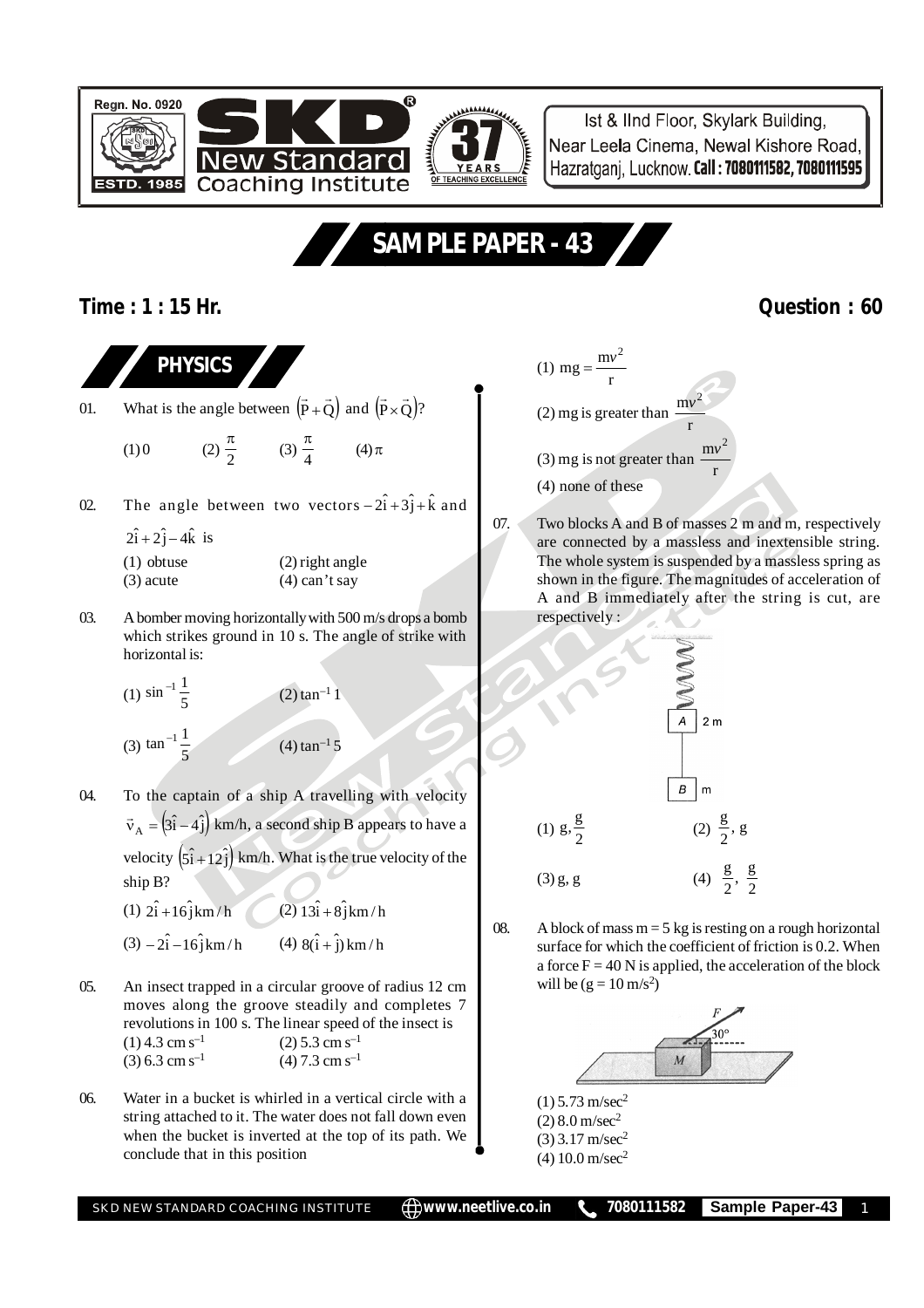09. A given charge situated at a certain distance from a short electric dipole in the end on position experience a force F. If the distance of the charge is doubled, the force acting on the charge will be

(1) 2F (2) 
$$
\frac{F}{2}
$$
 (3)  $\frac{F}{4}$  (4)  $\frac{F}{8}$ 

10. Figure shows three concentric metallic spherical shells. The outermost shell has charge  $q_2$ , the inner most shell has charge  $q_1$  and the middle shell is uncharged. The charge appearing on the inner surface of outermost shell is



- 11. Two metallic spheres of radii 1 cm and 2 cm have been charged to  $1.5 \times 10^{-8}$  C and  $0.3 \times 10^{-7}$  respectively. When the two spheres are connected with a wire, charge will
	- (1) Flow from first sphere to second
	- (2) Flow from second sphere to first
	- (3) Not flow at all

(4) May flow in either direction depending upon length of connecting wire.

- 12. If  $I_1$  is the moment of inertial of a thin rod about an axis perpendicular to its length and passing through its centre of mass, and  $I_2$  is the moment of inertial (about central axis) of the ring formed by bending the rod, then the ratio of  $I_1$  to  $I_2$  is
	- $(1) 1 : 1$  $(2) \pi^2:3$  $(3) \pi : 4$  (4) 3 : 5
- 13. Two rings of same mass and radius R are placed with their planes perpendicular to each other and centres at a common point. The radius of gyration of the system about an axis passing through the centre and perpendicular to the plane of one ring is

(1) 2R (2)  $\sqrt{2}$ R

$$
(3) \sqrt{\frac{3}{2}}R \qquad (4) \frac{\sqrt{3}R}{2}
$$

14. A body weighs 1400 gram weight on the surface of earth. How much will it weigh on the surface of a planet whose

| mass is $\frac{2}{7}$ and radius is $\frac{1}{3}$ that of the earth ? |                 |
|-----------------------------------------------------------------------|-----------------|
| $(1)$ 0.45 kg wt                                                      | $(2) 0.9$ kg wt |
| $(3) 1.8$ kg wt                                                       | $(4)$ 3.6 kg wt |

15. Two satellites of equal mass are revolving around earth in elliptical orbits of different semi-major axis. If their angular momenta about earth centre are in the ratio 3 : 4 then ratio of their areal velocities is



- 16. On dissolving sugar in water at room temperature, solution feels cool to touch. In which of the following cases, dissolution of sugar will be most rapid ? (1) Sugar crystals in cold water
	- (2) Sugar crystals in hot water
	- (3) Powdered sugar in cold water
	- (4) Powdered sugar in hot water
- 17. Two solutions of glucose have osmotic pressures 1.5 and 2.5 atm. 1 litre of first solution is mixed with 2 litre of second solution. The osmotic pressure of the resultant solution will be:
	- (1) 1.62 atm (2) 6.12 atm (3) 1.26 atm (4) 2.16 atm
- 18. Which of the following behaves nearly as ideal solution ?
	- (1) Cyclohexane + cyclopentane
	- (2) Chloroform + acetone
	- $(3)$  Ethanol + water
	- (4) Nitric acid + water
- 19. For the reaction,  $N_2(g) + O_2(g) \implies 2NO(g)$ , the value of  $K_c$  at 800 °C is 0.1. When the equilibrium concentrations of both the reactants is 0.5 mol, what is the value of  $K_p$  at the same temperature  $(1)0.5$   $(2)0.1$  $(3) 0.01$   $(4) 0.025$
- 20. In the reaction  $\text{PCl}_5(g) \rightleftharpoons \text{PCl}_3(g) + \text{Cl}_2(g)$ , the amounts of  $\text{PCl}_5$ ,  $\text{PCl}_3$  and  $\text{Cl}_2$  are 2 moles each at equilibrium and the total pressure is 3 atmospheres. The equilibrium constant,  $K_p$ , is:

| $(1)$ 1 atm | $(2)$ 2 atm   |  |
|-------------|---------------|--|
| $(3)$ 3 atm | $(4)$ 1.5 atm |  |

- 21. Which one among the following compounds will show tautomerism?
	- (1) 2, 2-dimethylpropanal
	- (2) 2,2-dimethyl-1-nitropropane
	- (3) Acetyl acetone
	- (4) Benzophenone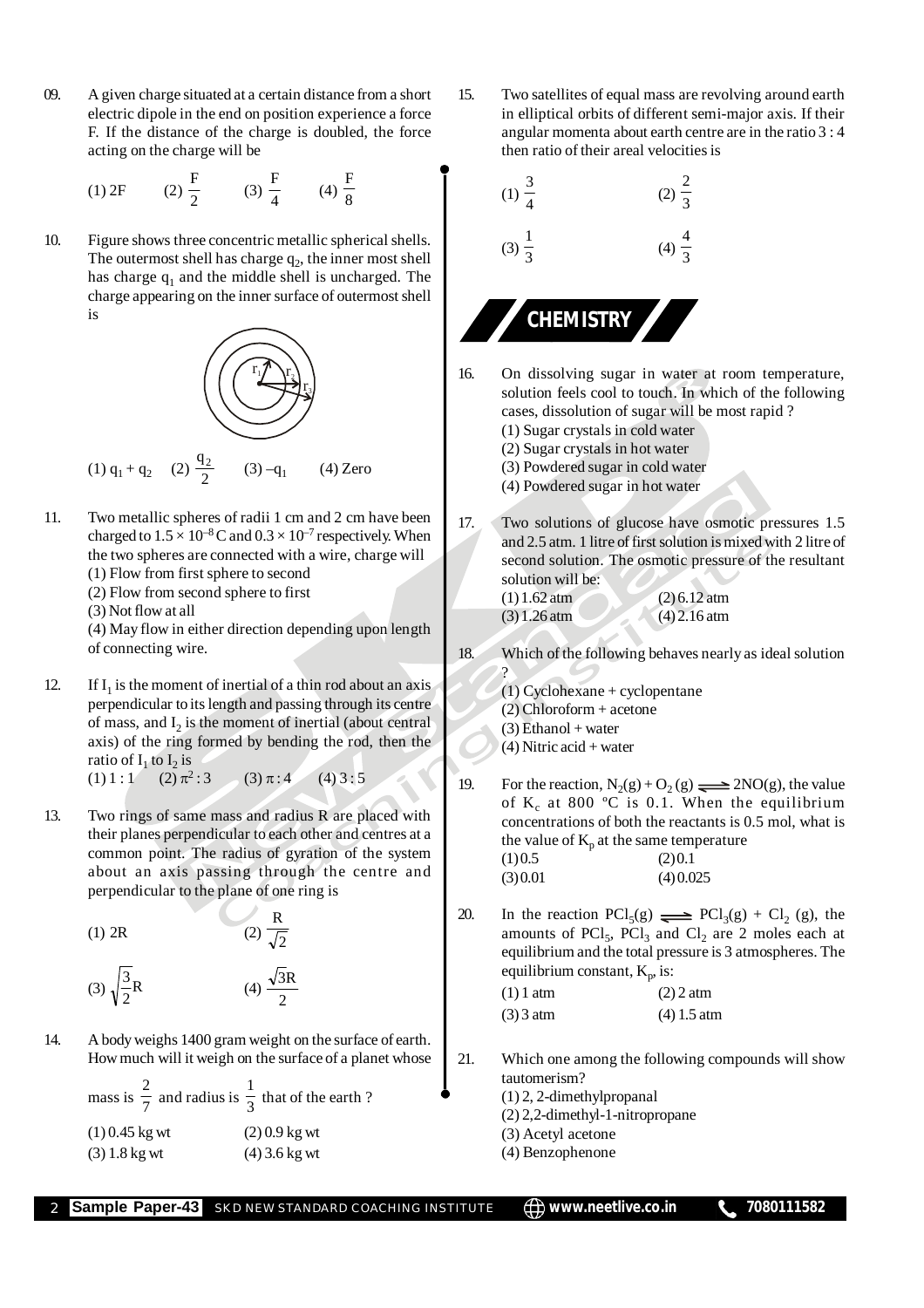- 22. In which one of the following keto-enol systems, the keto form is more stable than the enol form?
	- (1) CH<sub>3</sub> CH<sub>2</sub> C CH<sub>3</sub> ||  $\Omega$  $-CH_2-C \Rightarrow$  CH<sub>3</sub> – CH<sub>2</sub> – C = CH<sub>2</sub>  $O-H$  $\Rightarrow$  CH<sub>3</sub> – CH<sub>2</sub> – C = (2) OH OH (3)  $\sim$   $\sim$   $\lambda$  $\sigma \sim 0$ (4) O OH  $\sigma$   $\sim$   $\sim$   $\sigma$   $\sim$   $\sigma$   $\sim$
- 23. Syn and anti nomenclature is used in: (1) Structural isomerism (2) Optical isomerism (3) Geometrical isomerism
	- (4) Conformal isomerism
- 24. Tautomerism is exhibited by  $(1) C_6H_5 - CH = CH - OH$  $(2)$  C  $(3)$ O  $(4)$ 
	- $(1)$  1, 3 and 4  $(2)$  2, 3 and 4 (3) All of these (4) None of these
- 25. The most stable Newmann conformation of 2–floro ethanol is



26. In which of the following molecules/ions, all the bonds are not equal?  $(1)XeF_4$  $(2)$  Be $F_4^2$  $(3)$  PCl<sub>5</sub>  $(4)$  SiF<sub>4</sub>

27. Which of the following shows the M.O. system of  $H<sub>2</sub>$ molecule?



28. The electronegativity difference between N and F is greater than that between N and H, yet the dipole moment of  $NH<sub>3</sub>(1.5 D)$  is larger than that of  $NF<sub>3</sub>(0.2 D)$ . This is because:

> (1) in  $NH<sub>3</sub>$  as well as in  $NF<sub>3</sub>$  the atomic dipole and bond dipole are in opposite direction

> (2) in  $NH<sub>3</sub>$  the atomic dipole and bond dipole are in opposite direction whereas in  $NF_3$  these are in the same direction

> (3) in  $NH<sub>3</sub>$  as well as in  $NF<sub>3</sub>$  the atomic dipole and bond dipole are in the same direction

> $(4)$  in  $NH<sub>3</sub>$  the atomic dipole and bond dipole are in the same direction whereas in  $NF<sub>3</sub>$  these are in opposite direction

29. Planer structure among the following is

| $(1) B_2H_6$                       | $(2)$ BeCl <sub>2</sub> (solid)        |
|------------------------------------|----------------------------------------|
| (3) L <sub>2</sub> Cl <sub>6</sub> | $(4)$ (BeH <sub>2</sub> ) <sub>n</sub> |

30. Which of the following represents the correct order of increasing first ionisation enthalpy for Ca, Ba, S, Se, Ar?  $(1)$  Ca<S $\leq$ Ba $\leq$ Se $\leq$ Ar  $(2)$  S $\leq$ Se $\leq$ Ca $\leq$ Ba $\leq$ Ar  $(3)$  Ba<Ca<Se<S<Ar  $(4)$  Ca<Ba<S<Se<Ar

| SKD NEW STANDARD COACHING INSTITUTE |  |
|-------------------------------------|--|
|                                     |  |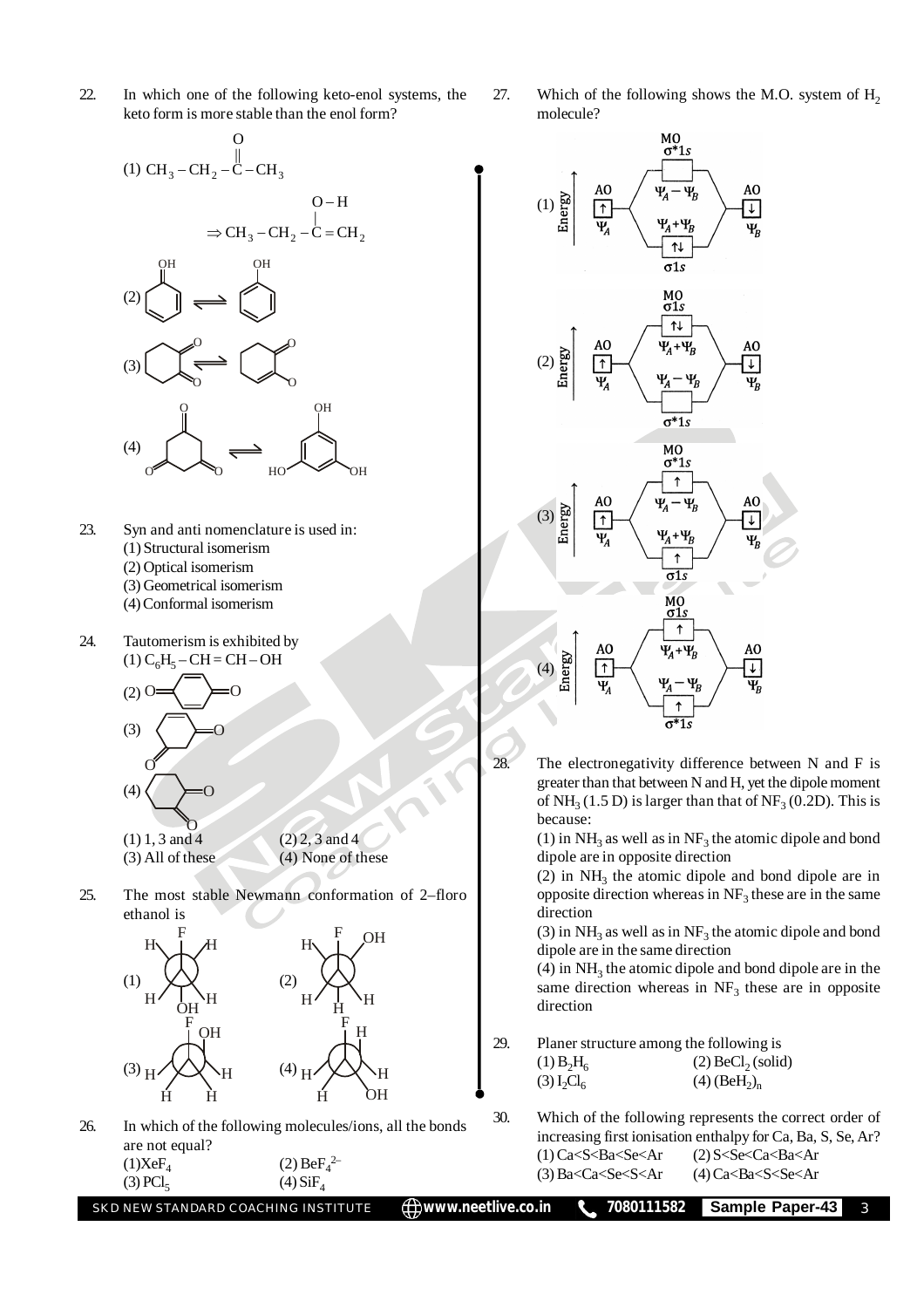37. Recognise the figure and find out the correct matching. b

c

a

d

Plasma

Ċ

 $C_3$  acid

Transport

membrane

Cell wall



(4) a-Carboxylation, b-Decarboxylation, c-Reduction

39. Royal botanic garden is situated in

(3) Washington (4) Howrah

- 40. Pleuro–pneumonia like organisms are grouped under
	- (1) prokaryotes (2) eukaryotes
	- (3) fungi (4) viruses

b

Phosphoenol-

pyruvate

 $HCO<sub>3</sub>$ 

a

 $C_4$  acid

Transport

C, acid

(1) a-Decarboxylation, b-Reduction, c-Regeneration (2) a-Fixation, b-Transamination, c-Regeneration (3) a-Fixation, b-Decarboxylation, c-Regeneration

(1) Kew (England) (2) Paris

- -

**Sample Paper-43** SKD NEW STANDARD COACHING INSTITUTE  $\Box$  www.neetlive.co.in 1080111582

 $CO<sub>2</sub>$  $C_3$  acid

**Fixation by** Calvin cycle

- 
- (2) Less than  $O_2$  released
- (3) Equal to  $O_2$  consumed (4)  $CO<sub>2</sub>$  is not released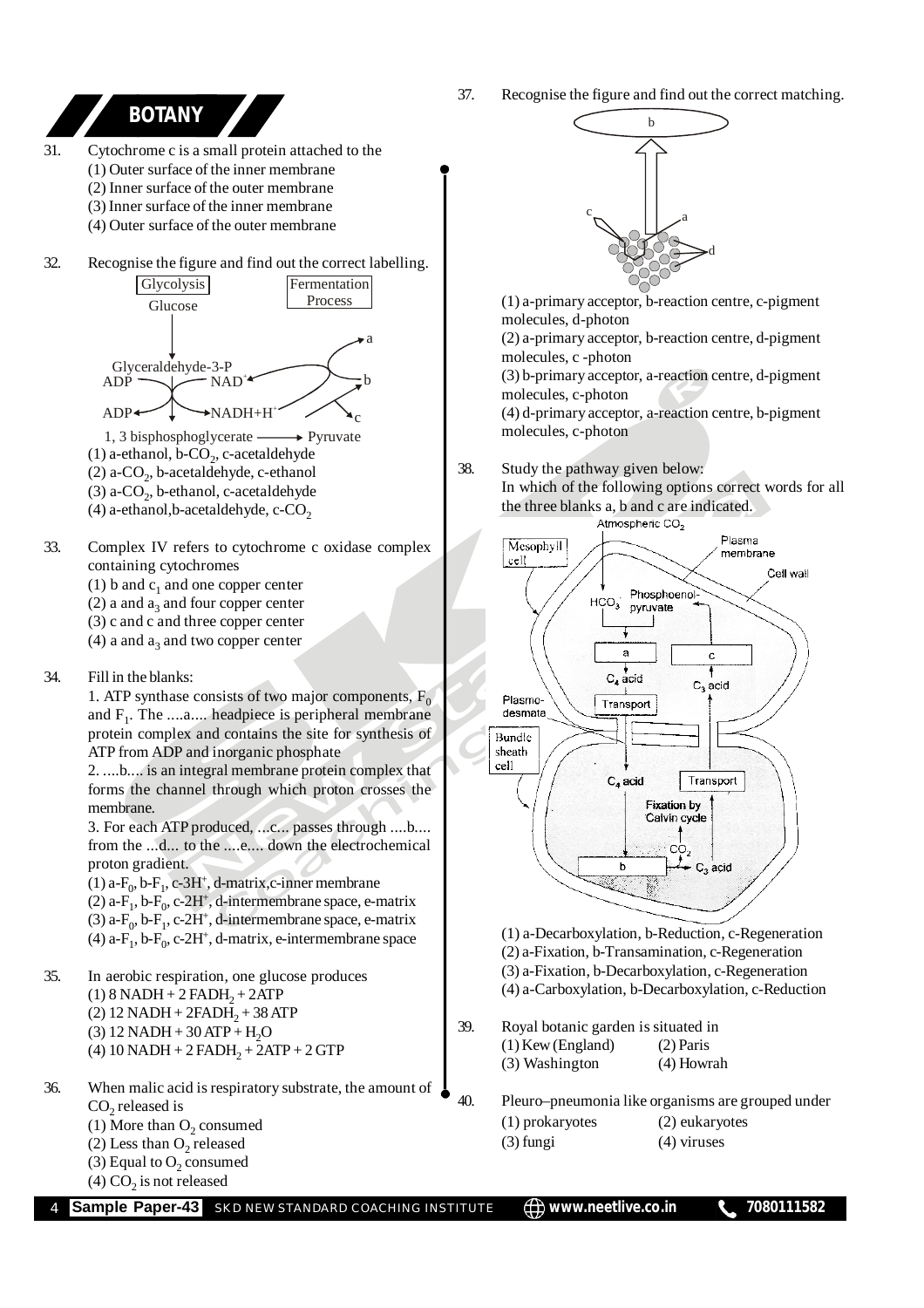- 41. Paralytic shellfish poisoning (PSP) is caused to toxin saxitonin by
	- (1) Vorticella (2) Ephidicum (3) Gonyaulax (4) Ceratium
- 42. Pencillium and yeast belong to class (1) Ascomycetes (2) Phycomycetes (3) Schizomycetes (4) Zygomycetes
- 43. Lichen is a symbiotic association of (1) an alga and a fungus (2) alga and bacteria (3) fungus and bacteriophages (4) bacteria and bryophyte
- 44. Which of the following character is similar in cyanobacteria and green plants? (1) Nitrogen fixation (2) 80 S ribosome (3) Chlorphyll 'a' (4) Nature of cell wall
- 45. How many of the following are not included in endomembrane system? Endoplasmic reticulum, Golgi complex, Lysosome, Mitochondria, Chloroplast, Vacuoles, Peroxisomes  $(1) 2$   $(2) 3$   $(3) 4$   $(4) 5$

## **ZOOLOGY**

- 46. Cushing's disease is caused by hyperactivity of (1) GH (2) Thyroxine (3) Insulin (4) Cortisol
- 47. Match the columns and find out the correct combination:

|    | Column-I     |    | Column-II                   |
|----|--------------|----|-----------------------------|
| А. | Hypothalamus |    | Lactation after child birth |
| Β. | Anterior     | 2. | Contraction of uterus       |
|    | pituitary    |    |                             |
| C. | Oxytocin     | 3. | FSH and LH                  |
| D. | Prolactin    | 4. | Growth releasing            |
|    |              |    | hormone                     |

(1) A–2; B–4; C–3; D–1 (2) A–1; B–3; C–2; D–4 (3) A–4; B–3; C–2; D–1 (4) A–2; B–3; C–1; D–1

48. Read the following statements and choose how many statements are incorrect. A. Testis performs dual functions as an endocrine gland

and as secondary sex organ

B. Low pitch voice is induced by testosterone

C. When blood pressure decrease, ANF is secreted which causes dilation of blood vessels

D. Androgenic steroids play a role in growth of axial hair, pubic hair and facial hair during puberty  $(1)$  One  $(2)$  Two

 $(3)$  Three  $(4)$  Four

- 49. Which of the following do not play any role in calcium balance in the human body?<br>(1) Vitamin-D (2) (2) Parathyroid hormone (3) Thyrocalcitonin (4) Thymosin
- 50. Which one of the following hormones is not involved in sugar metabolism?
	- (1) Aldosterone (2) Insulin (3) Glucagon (4) Cortisol
	-
- 51. Choose the correct diagram which represent the flow of information through the nervous system



52. Identify A to D and choose the correct option.



(1) A–Hormone, B–Receptor, C–Cell membrane, D– Secondary messenger

(2) A–Hormone, B–Receptor, C–Cell membrane, D– Primary messenger

(3) A–Receptor, B–Hormone, C–Cell membrane, D– Primary messenger

(4) A–Receptor, B–Hormone, C–Cell membrane, D– Secondary messenger